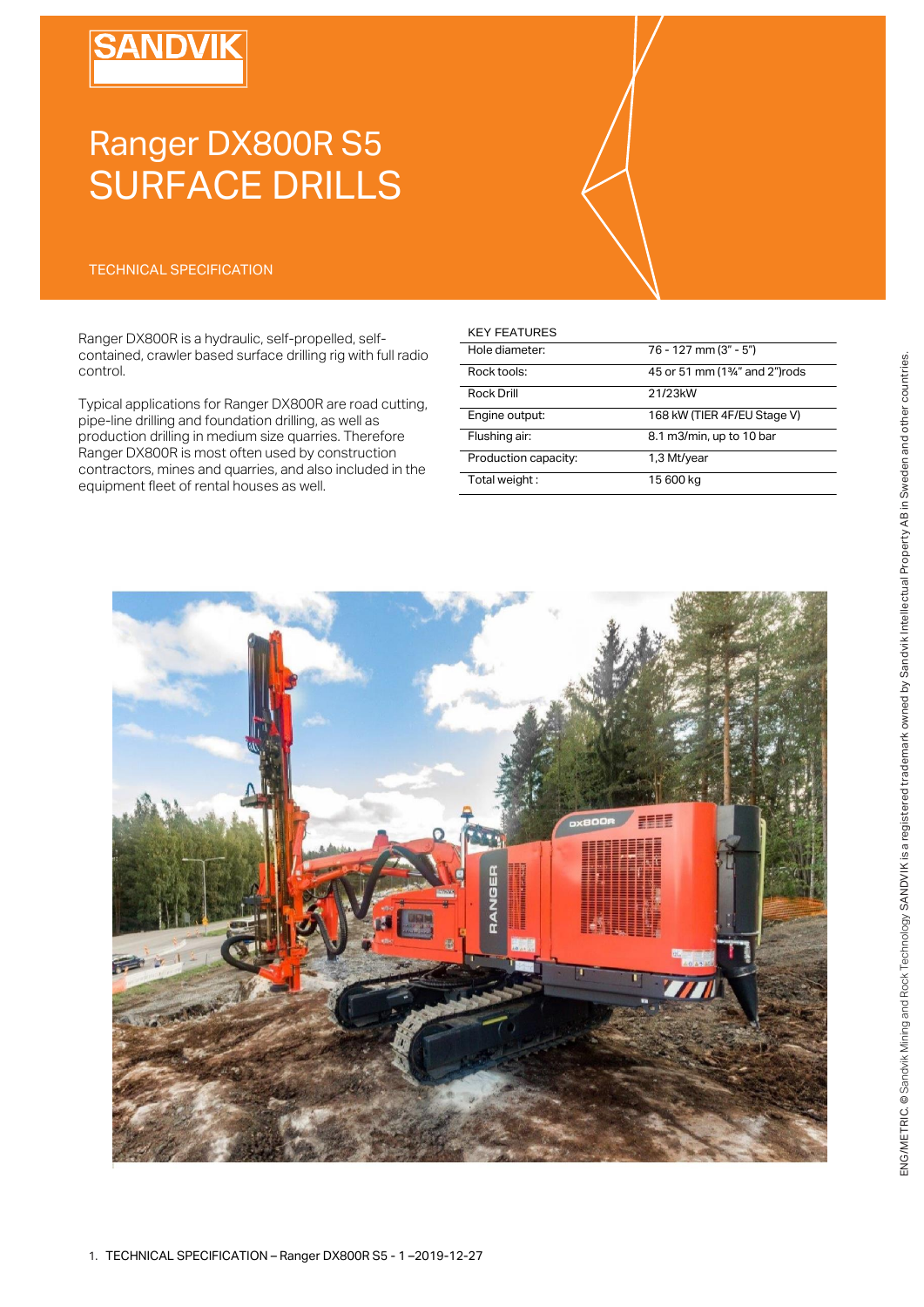| STANDARD COMPONENTS                                                                                  |
|------------------------------------------------------------------------------------------------------|
| 1 pc Rock drill HL 820 T, hydraulic                                                                  |
| 1 pc Chain feed CF 145H with movable drill steel support                                             |
| 1 pc Rod handler RH 714 incl. 1 set of jaws                                                          |
| 1 pc Boom DB 800 H, articulated                                                                      |
| 1 pc Carrier track mounted, turnable superstructure                                                  |
| 1 pc Power pack diesel driven, hydraulic pumps and on-board<br>compressor with twin pressure control |
| 1 pc Control system Rock Pilot+, full radio remote                                                   |
| 1 pc Dust collection system DC 810 H, hydraulic, Primary<br>separator                                |
| 9 pcs Working lights                                                                                 |
| 1 pc Gauge set for accumulator pressure checking                                                     |
| 1 pc Alarm signal                                                                                    |
| 1 Set Manuals, paper copy                                                                            |
| 1 Set Manuals, USB memory                                                                            |
| 1 pc Alarm beacon                                                                                    |
| 1 pc Hose reel                                                                                       |
| 1 pc Service light, hand held 12V magnetic                                                           |
| EU-safety devices, EN16228                                                                           |

THE JAWS FOR DRILL STEELS

| <b>DRILL STEEL TYPE</b> | <b>DRILL STEEL</b><br><b>DIAMETER</b> | <b>RECOMMENDED</b><br><b>HOLE DIAMETER</b> |
|-------------------------|---------------------------------------|--------------------------------------------|
| <b>Extension rods</b>   | 45 mm 1 %"                            | $76 - 89$ mm $3" - 3$<br>$\frac{1}{2}$ "   |
| MF-rods                 | 45 mm 1 3/4"                          | $76 - 89$ mm $3" - 3$<br>$\frac{1}{2}$ "   |
| MF-rods                 | 51 mm 2"                              | 89 - 127 mm 3 1/2" -<br>5"                 |
| Extension rods          | 51 mm 2"                              | 89 - 127 mm 3 1/2" -<br>5"                 |

| <b>SELECTION OF OPTIONS</b>                                    |
|----------------------------------------------------------------|
| TIM 5200 for vertical holes                                    |
| TIM 5300 for vertical holes and depth measuring                |
| TIM 6300 inclined holes, depth measuring and GPS aiming        |
| TIM 6500 inclined holes, depth measuring, laser level and GPS  |
| aiming                                                         |
| TIM 6700 (TIM6500 with open interface)                         |
| TIM3D hole navigation system                                   |
| Horizontal drilling kit                                        |
| EN 16228 Safety cage for feed, long                            |
| Feed 5 485 mm (18'), without hose reel and horizontal drilling |
| Kit for alternative steels, each                               |
| Thread greasing                                                |
| Thread greasing with 5 gallon bucket                           |
| Readyness for Power Extractor                                  |
| HF820T rock drill (replaces standard component)                |
| Anti- freeze system for air lines                              |
| Biogradeable hydraulic oil, not with CSL                       |
| Central lubrication system Sandvik                             |
| Electric fuel filling pump                                     |
| Fast fill connection for fuel Wiggins                          |
| Guides for grousers, long                                      |
| Hydraulic rear ground support                                  |
| Hydraulic winch                                                |
| Led lights, 6 pcs                                              |
| Three bar grouser plates                                       |
| Towing hook                                                    |
| Turnable superstructure 180 deg.                               |
| Fuel powered heater for engine                                 |
| Fuel powered heater for engine and water tank                  |
| Readyness for fuel powered heater                              |
| Dustmizer (engine heater option needed below freezing point)   |
| Flushing control automatics                                    |
| Sampling device                                                |
| Shut down of suction for water holes                           |
| Water injection system                                         |
| Spare radio remote transmitter                                 |
| Extra manuals, price will be added according to pricing sheet  |
| First service kit for Ranger DX800                             |
| Special tools for HL 820 T, field kit                          |
| Special tools for HL 820 T, compete                            |
| Service agreement - select level from extra item               |
| SanRemo - select level from extra item                         |